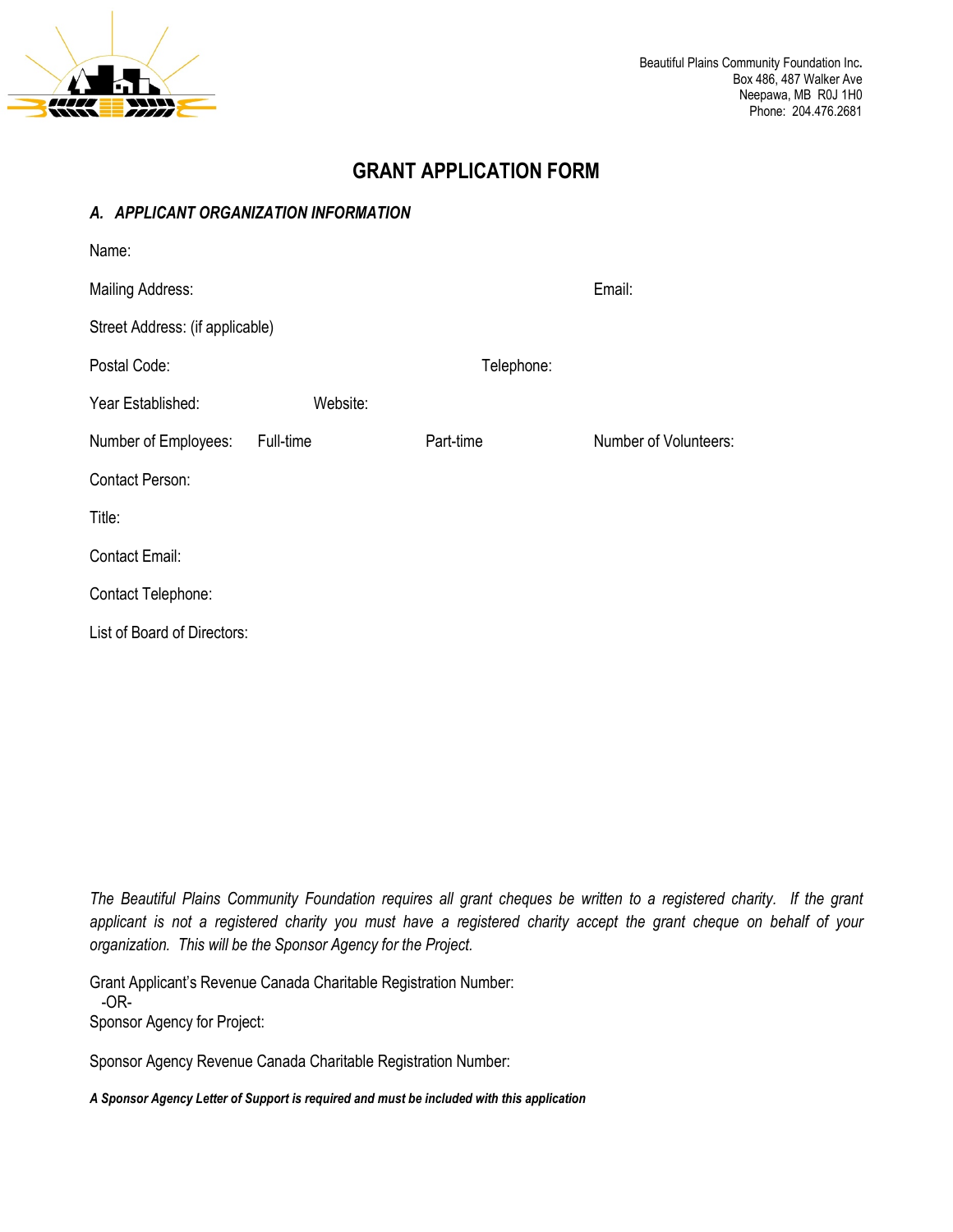1. What is the purpose of your organization?

2. What services are provided by your organization?

3. What is the geographic area served by your organization?

|    | Town of Neepawa<br>RM of Glenella-Lansdowne<br>RM of Rosedale<br>Other please list:                                                      | Langford portion of the RM of North Cypress-Langford |
|----|------------------------------------------------------------------------------------------------------------------------------------------|------------------------------------------------------|
| 4. | Who utilizes your services?<br>Toddler $(0 - 4)$<br>Young Adult (18 - 35)<br>Youth $(5 - 18)$<br>Adult (36 – 65)                         | Senior (66 & up)<br>All age groups                   |
| 5. | How many people do you serve?<br>Up to $500$<br>Up to 10<br>Over 500<br>Up to $50$<br>Up to 100                                          |                                                      |
| 6. | How are the operations of the organization funded?<br>Fundraisers<br>Donations<br>Programming<br>All of the above<br>Other (please list) | Grants                                               |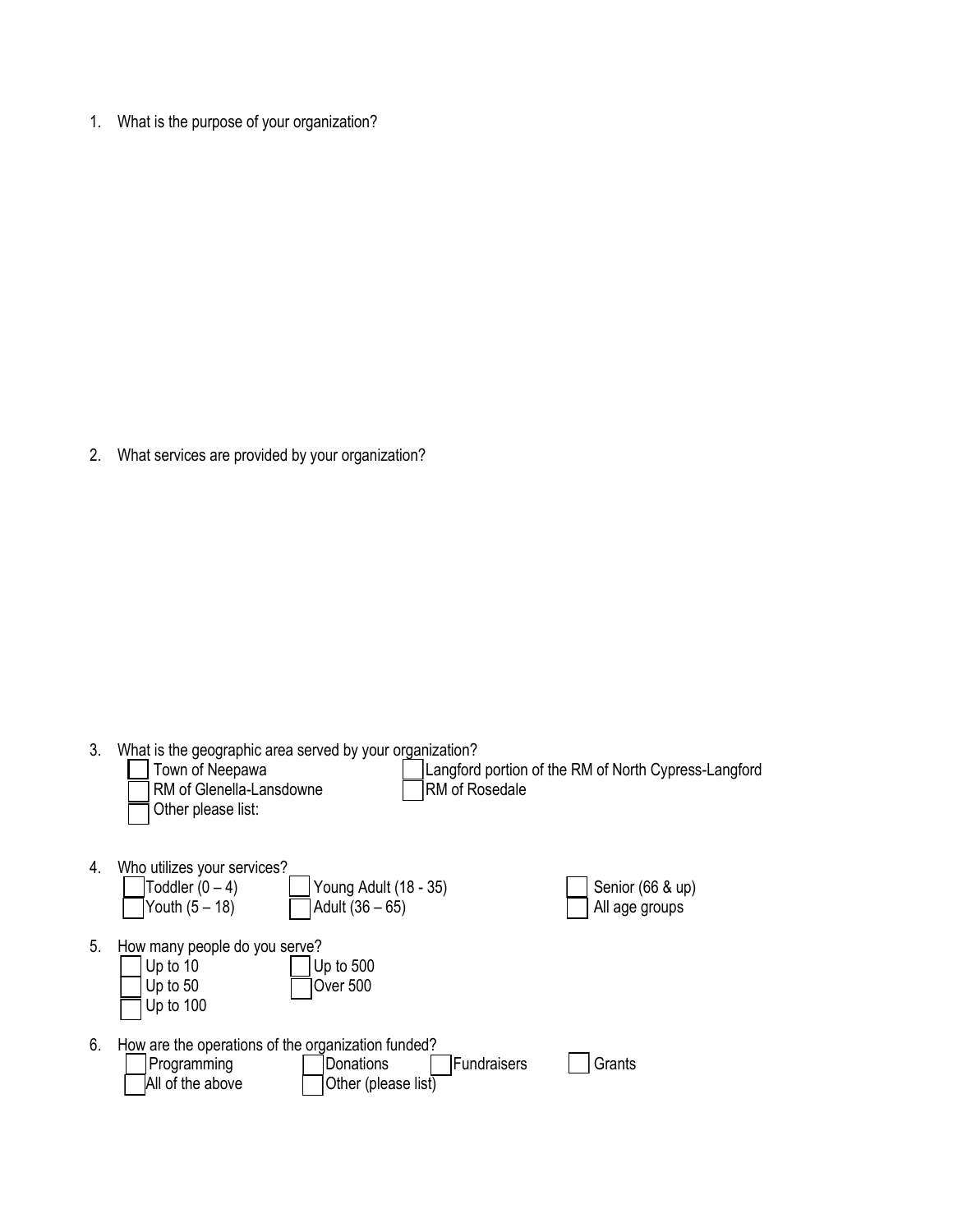## **B. PROJECT INFORMATION**

- 1. Project Name:
- 2. Describe the project:

3. What are the goals and objectives of the project? *(For Example: What challenge is this project solving for your community or organization?*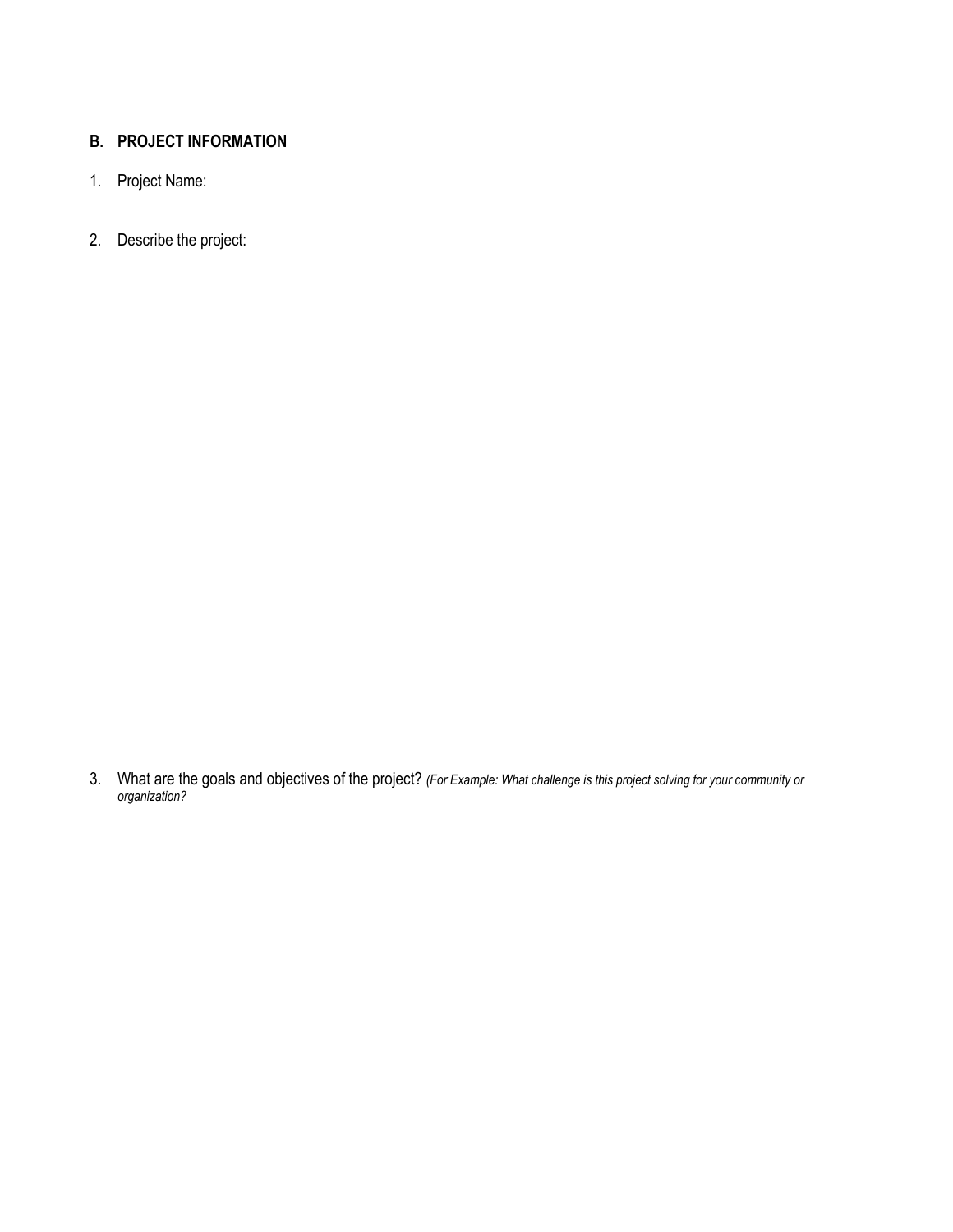4. Indicate how you will measure the success of the project in relation to its goals and objectives.

5. What long term benefits does this project bring to your organization and/or the "Community"?

- 6. What is the geographic area impacted by this project? Town of Neepawa<br>RM of Glenella-Lansdowne | RM of Rosedale Langford portion of the RM of North Cypress-Langford Other Please list: 7. Who will benefit from this project?<br>  $\Box$  Toddler  $(0-4)$ Young Adult  $(18 - 35)$  Senior  $(66 \& up)$ Youth  $(5 - 18)$   $\Box$  Adult  $(36 - 65)$ 8. This project will impact how many people?  $|U_{\text{D}}|$  to 10  $|U_{\text{D}}|$  to 500
- $|Up to 50$   $|Over 500$ Up to 100
- 9. How will members of your organization, local businesses, members of the community and other community organizations be part of the development and implementation of the project?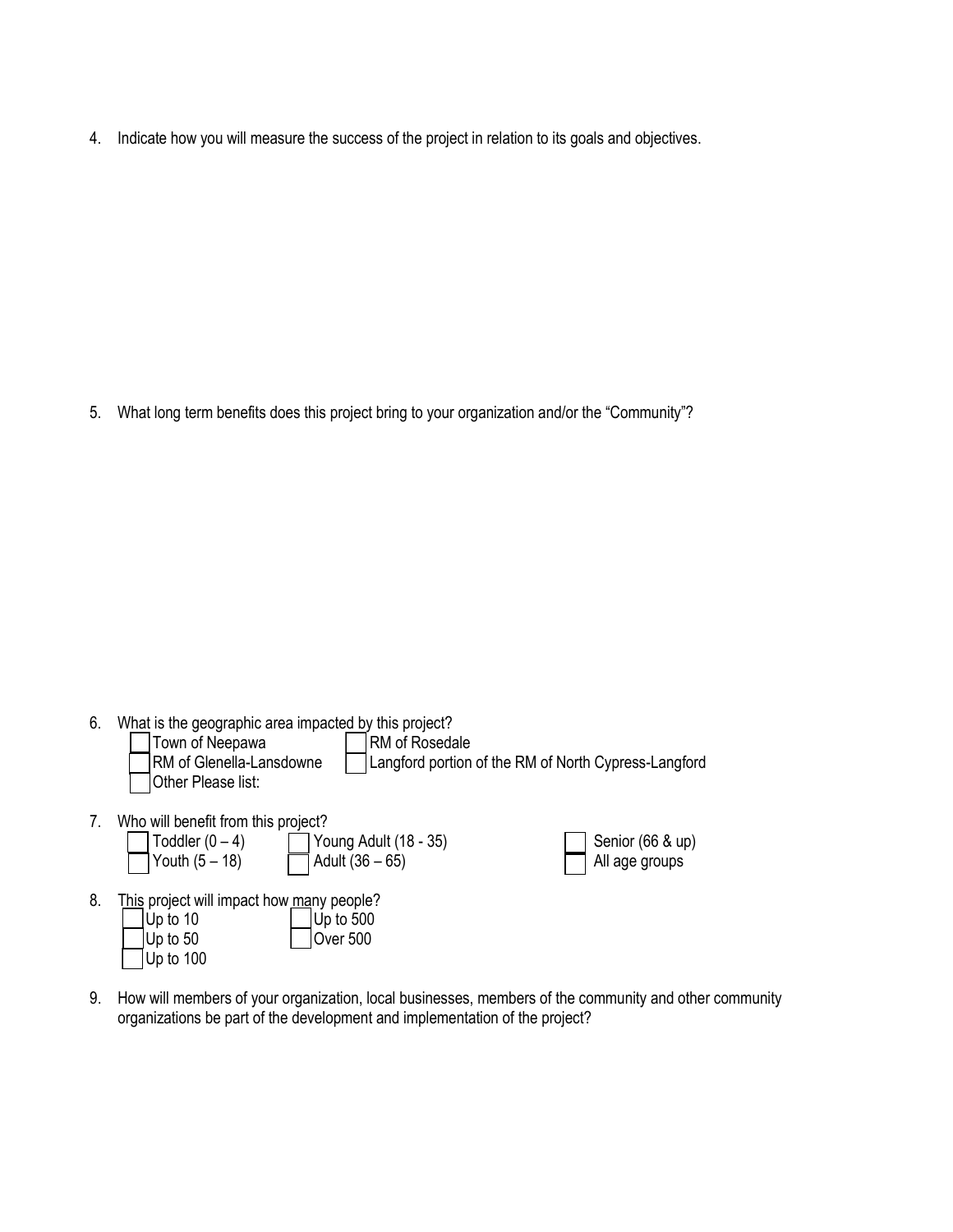- 10. Do you have the required building permits, engineered drawings and consultations required to complete this project? | |Yes | |No | | | | Not Applicable
- 11. Would your organization be able to continue with the project if you were to receive only part of the grant requested? | Yes | No Please explain:

### **C. GRANT REQUEST OF BPCF**

Amount Requested: Total Cost of Project:

Projected start date: Projected completion date:

| Have you approached other sources of support? |  | Yes |  |  | No (If yes, please list on budget below) |
|-----------------------------------------------|--|-----|--|--|------------------------------------------|
|-----------------------------------------------|--|-----|--|--|------------------------------------------|

#### **D. PROJECT FUNDING**

| <b>Project Expenses</b>   |                                                      |                  |                    |
|---------------------------|------------------------------------------------------|------------------|--------------------|
| <b>Item</b>               |                                                      |                  | Amount             |
|                           |                                                      |                  |                    |
|                           |                                                      |                  |                    |
|                           |                                                      |                  |                    |
|                           |                                                      |                  |                    |
|                           |                                                      |                  |                    |
|                           |                                                      | Total: $_{0.00}$ |                    |
|                           |                                                      |                  |                    |
|                           |                                                      |                  |                    |
|                           |                                                      |                  |                    |
| <b>Sources of Revenue</b> |                                                      | <b>Confirmed</b> | <b>Unconfirmed</b> |
|                           | <b>Request from BPCF</b>                             |                  |                    |
|                           | <b>Funding on Hand</b>                               |                  |                    |
|                           | (As indicated in section C) Other Sources of Revenue |                  |                    |
|                           |                                                      |                  |                    |
|                           |                                                      |                  |                    |
|                           |                                                      |                  |                    |
|                           |                                                      |                  |                    |
|                           | <b>Subtotal</b>                                      | 0.00             | 0.00               |

*Note: Total Project Expenses must equal Sources of Revenue*

#### **E. ACKNOWLEDGEMENT OF FUNDING**

How will the Beautiful Plains Community Foundation be recognized in contributing to this project?

| Local Newspaper (article/ad) | Newsletters/organizational publications | Photographs |
|------------------------------|-----------------------------------------|-------------|
| Signage (Provided by BPCF)   | Other                                   |             |

#### **F. AUTHORIZATION**

Has your organization authorized this grant application? Date: